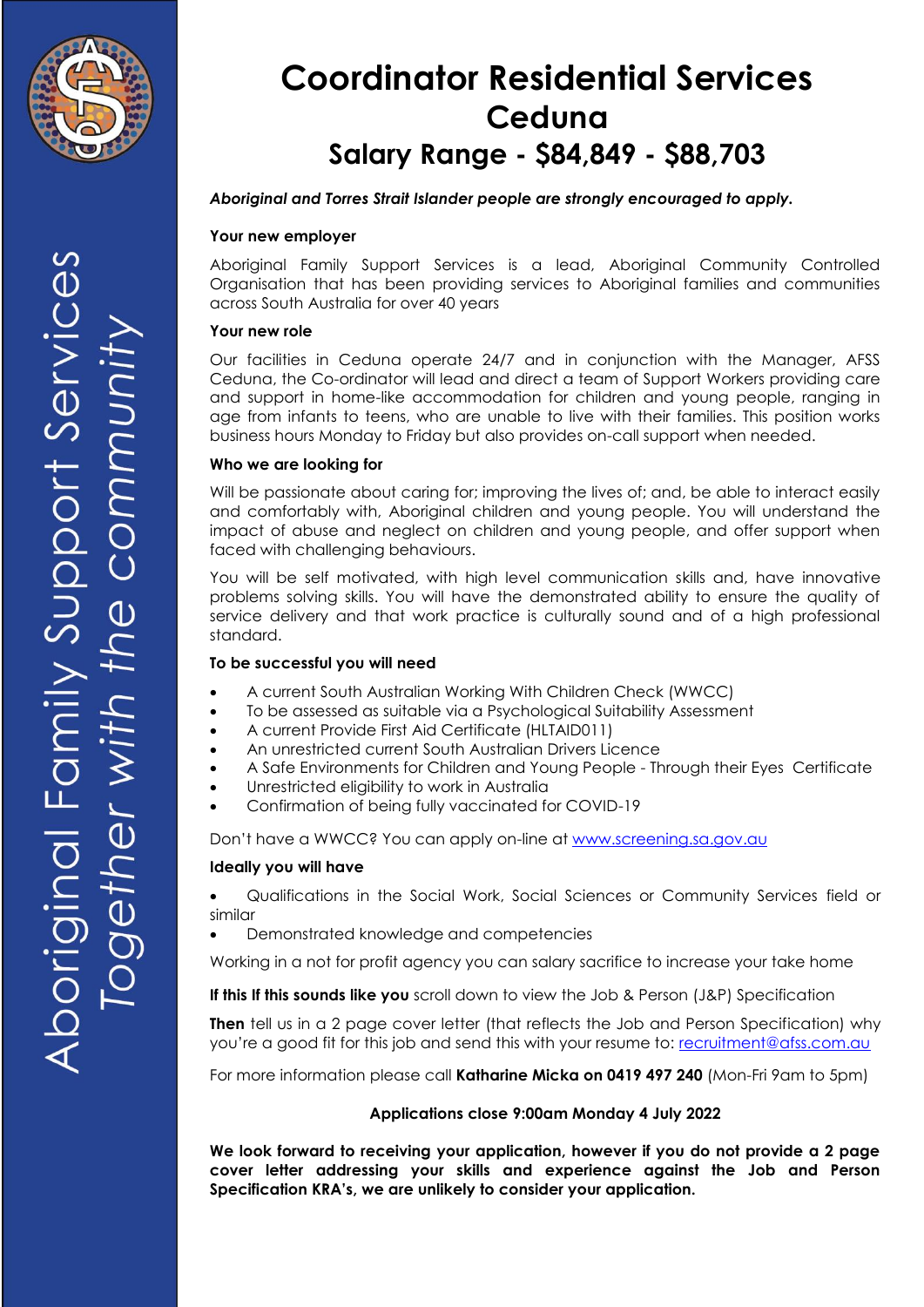

Job and Person Specifications

### Job Title: **Coordinator - Residential Services Ceduna**

Employee Name:

| <b>Program Overview</b>                                                          | AFSS Residential Services provide a safe and secure home environment for<br>children and young people who cannot remain with family or be placed with a<br>foster family. AFSS Residential Services are viewed as short term stays for<br>children and young people who have been removed from traumatic situations<br>and where normalised routines can be developed to ensure children and<br>young people achieve their full potential. AFSS Residential Services provide<br>care for children and young people under the Guardianship of the Minister.                                                                                                                                                                             |
|----------------------------------------------------------------------------------|----------------------------------------------------------------------------------------------------------------------------------------------------------------------------------------------------------------------------------------------------------------------------------------------------------------------------------------------------------------------------------------------------------------------------------------------------------------------------------------------------------------------------------------------------------------------------------------------------------------------------------------------------------------------------------------------------------------------------------------|
| <b>Position Objective</b>                                                        | The Coordinator directs and oversights the work of Support Workers and works<br>collaboratively with communities, service providers and other AFSS programs in<br>providing for the day to day care of children and young people who reside in<br>AFSS Residential Services. The Coordinator is responsible for monitoring and<br>enhancing operating procedures to ensure the quality of service delivery and<br>work practice is culturally sound, child focused and of a high professional<br>standard. The Coordinator is responsible for providing strong leadership and<br>supervision to a team of Support workers.                                                                                                             |
| <b>Reporting Relationships</b>                                                   | The Coordinator reports directly to the Manager. The Managers report to the<br>Senior Manager (Metropolitan Services or Regional Services). Senior Managers<br>report directly to the CEO.                                                                                                                                                                                                                                                                                                                                                                                                                                                                                                                                             |
| <b>Funding Sources</b>                                                           | Department of Education and Child Development                                                                                                                                                                                                                                                                                                                                                                                                                                                                                                                                                                                                                                                                                          |
| Award / Salary                                                                   | Social, Community, Home Care and Disability Services Industry Award 2010<br>Salary Range: Level 5                                                                                                                                                                                                                                                                                                                                                                                                                                                                                                                                                                                                                                      |
| The Job                                                                          | <b>Job specification</b>                                                                                                                                                                                                                                                                                                                                                                                                                                                                                                                                                                                                                                                                                                               |
| <b>Key Result Areas</b>                                                          | The Key Result Areas outline the key expectations of the incumbent. They align<br>with AFSS Vision, Mission and Guiding Principles and to requirements as outlined<br>in the AFSS DECD Service Agreement for the operations of Residential Services<br>and relevant State and Australian Government legislation. The incumbent will<br>be required to participate in regular supervision against each of the Key Result<br>Areas as detailed below.                                                                                                                                                                                                                                                                                    |
| Key Result Area One<br>Maintaining a Secure<br>and Stable Environment            | Maintaining a secure and stable environment:<br>The safe operation and security of the building and equipment; the care<br>and safety of staff and residents; and the relief on the floor in critical<br>incidents<br>Ensuring staff adhere to AFSS and Residential Services Policy and<br>$\blacksquare$<br>Procedures and all associated templates<br>Daily informal supervision and communication as well as ongoing support to<br>rostered Support Workers<br>Observing, reporting and correcting Support Worker performance<br>Assisting with staff recruitment, induction, performance improvement and<br>performance management<br>Assisting with formal supervision sessions via Individual Work Plans with<br>Support Workers |
| <b>Key Result Area Two</b><br>Provide Support to<br>Children and Young<br>People | Provide support to the children and young people placed in the Residential<br>Service:<br>To engage in educational, recreational and community based activities as<br>appropriate, and in accordance with the child or young person's<br>case/care plan<br>Provide the opportunity to develop age appropriate life skills<br>$\overline{\phantom{a}}$<br>Maintain cultural and family (including sibling contact) connections for all<br>children and young people<br>Observing and accurately recording children (and ensuring Support<br>$\overline{\phantom{a}}$<br>Workers do the same) and young people's behaviour, needs and<br>interaction with others                                                                         |

| Position Name:<br>r - Residential Services Ceduna<br>Coordinator - | June 2022<br>Date: | Approved. | Page 2 of 4 | Initial - Employee               |  |
|--------------------------------------------------------------------|--------------------|-----------|-------------|----------------------------------|--|
| Residential Care Services - Regional<br>Proaram                    | Version.           | Review:   | Review Due: | <b>Initial - Chief Executive</b> |  |
|                                                                    |                    |           |             |                                  |  |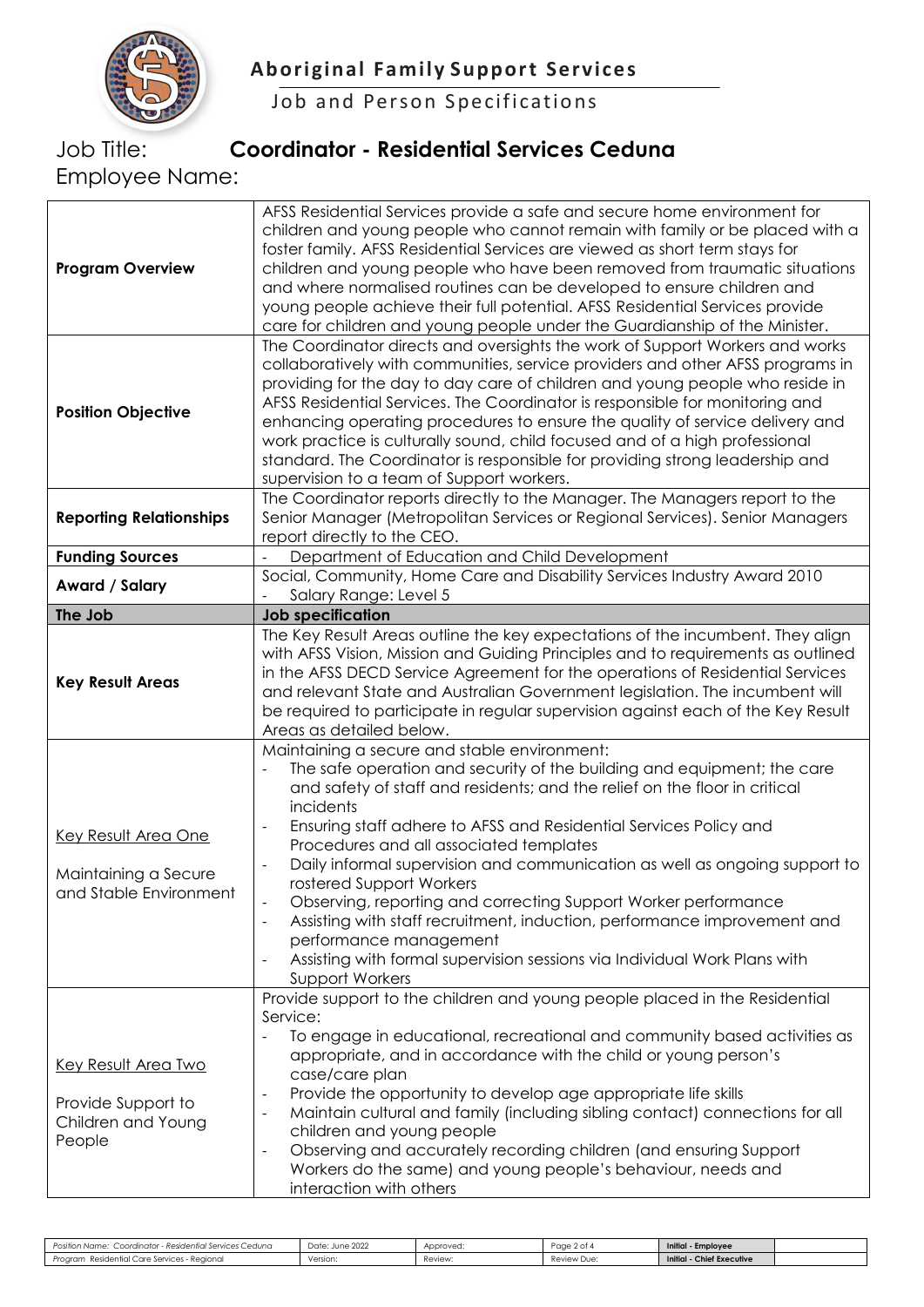

## **Aboriginal Family Support Services**

## Job and Person Specifications

|                                                                                    | Respecting and understanding children and young people's personal<br>beliefs and cultural values<br>Considering a young person's opinion and wishes in decisions that affect<br>$\overline{\phantom{a}}$<br>the Residential Service and their life<br>Participating in relevant panels and case consults for the children and<br>$\overline{\phantom{a}}$<br>young people placed in the service.                                                                                                                                                                                                                                                                                                                                                                                                                                                                                                                    |
|------------------------------------------------------------------------------------|---------------------------------------------------------------------------------------------------------------------------------------------------------------------------------------------------------------------------------------------------------------------------------------------------------------------------------------------------------------------------------------------------------------------------------------------------------------------------------------------------------------------------------------------------------------------------------------------------------------------------------------------------------------------------------------------------------------------------------------------------------------------------------------------------------------------------------------------------------------------------------------------------------------------|
| Key Result Area Three<br>Resource Accountability<br>& Attention to Detail          | The effective management of resources of the Residential Service:<br>Provision of a safe work environment that is clean, functional and orderly<br>and free of clutter and unnecessary items<br>Participation in quarterly WHS Site Audits<br>$\overline{\phantom{a}}$<br>Care and maintenance of AFSS vehicles including scheduled services,<br>regular cleaning and immediate reporting of any damage to AFSS vehicles<br>Effective management of referrals and that referrals and extensions are<br>responded to within 24 hours<br>Effective management of all Support Workers including preparation and<br>monitoring of forward rosters and the on-call system                                                                                                                                                                                                                                                |
| <b>Key Result Area Four</b><br>Administration and<br>Transparency                  | Actively manage the Support Workers completion of administrative tasks<br>including data reporting and the use of AFSS processes and tools to manage<br>workloads and priorities:<br>Submitting high quality quarterly reports that are factual, clear and concise<br>and adequately respond to the information required by the funding body<br>Ensuring that all client contact and engagement is appropriately<br>÷,<br>documented and recorded on AFSS data collection systems (and other<br>data systems as required)<br>Making use of the appropriate time keeping processes at AFSS including<br>$\blacksquare$<br>the Attendance System and the use of Outlook Calendar to record daily<br>movements, meetings and other work related commitments<br>Ensuring that Leave Forms and supporting documentation (Medical<br>Certificates or Statutory Declarations) are lodged within appropriate<br>timeframes. |
| <b>Key Result Area Five</b><br>Service Excellence and<br>Continuous<br>Improvement | Maintain and model to Support Workers an ongoing commitment to continuous<br>improvement in the provision of services to internal and external customers by:<br>Actively demonstrating a commitment to Service Excellence across AFSS<br>An ability to function autonomously when required as well as a strong focus<br>on teamwork<br>Abiding by AFSS policies and procedures, Vision, Mission and Guiding<br>Principles and Strategic Plan<br>Participating in continual improvement processes across all levels of AFSS<br>$\overline{\phantom{a}}$<br>Act as an ambassador for AFSS during all interactions with clients,<br>communities, partner agencies and services.                                                                                                                                                                                                                                        |
| <b>The Person</b>                                                                  | <b>Person Specification</b>                                                                                                                                                                                                                                                                                                                                                                                                                                                                                                                                                                                                                                                                                                                                                                                                                                                                                         |
| <b>Qualifications</b>                                                              | A qualification in an appropriate social science discipline such as Social Work,<br>Behavioural Sciences, Community Services, Youth Services and related fields<br>are desirable but not essential.                                                                                                                                                                                                                                                                                                                                                                                                                                                                                                                                                                                                                                                                                                                 |
| <b>Experience</b>                                                                  | Experience in working with children and young people with challenging<br>behaviours - or the ability to do so - is essential. Experience in team leadership,<br>negotiation and conflict resolution is well regarded.                                                                                                                                                                                                                                                                                                                                                                                                                                                                                                                                                                                                                                                                                               |
| <b>Skills</b>                                                                      | Demonstrated high-level organisational skills, communication skills, writing skills<br>and an ability to positively interact with AFSS staff, clients, sector representatives<br>and community.                                                                                                                                                                                                                                                                                                                                                                                                                                                                                                                                                                                                                                                                                                                     |
| <b>WHS</b>                                                                         | AFSS is committed to WHS across all activities and program areas and all<br>employees are required to actively participate in WHS policies, practices and<br>procedures.                                                                                                                                                                                                                                                                                                                                                                                                                                                                                                                                                                                                                                                                                                                                            |

| זר Residential Services Ceduna<br>Coordinator<br>Position Name:              | Date: June 2022 | Approved: | Page<br>ີ ລະ | Initial<br>- Employee        |  |
|------------------------------------------------------------------------------|-----------------|-----------|--------------|------------------------------|--|
| i - Reaional<br>Care Services<br>Proaram<br>ntiai .<br>$10^{\circ}$<br>Resid | Version.        | Review:   | Review Due:  | Initial<br>- Chief Executive |  |